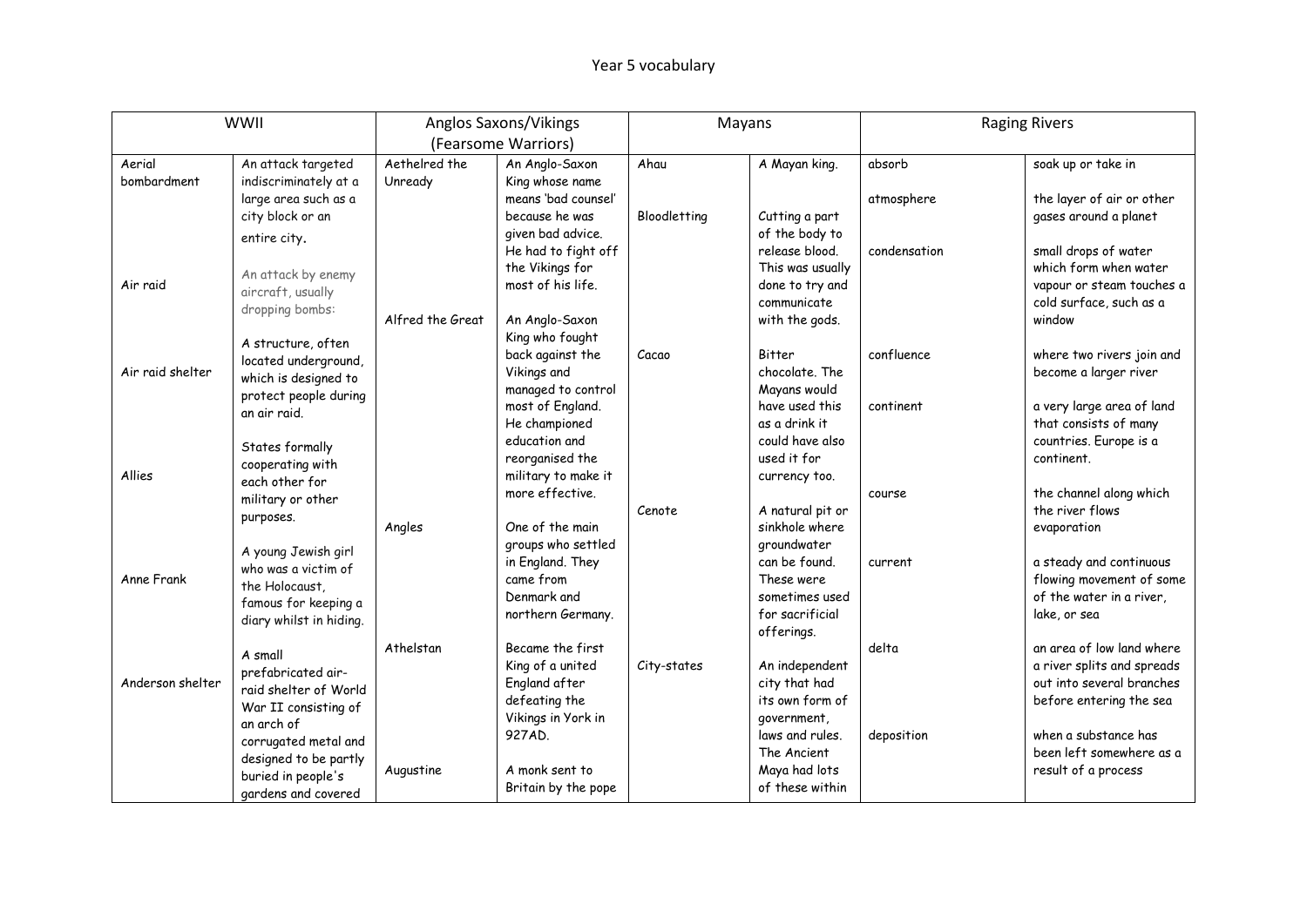|                   | with earth for         |                | to convert the      |               | the same         | erosion       | the gradual destruction      |
|-------------------|------------------------|----------------|---------------------|---------------|------------------|---------------|------------------------------|
|                   | protection.            |                | Britons to          |               | country,         |               | and removal of rock or       |
|                   |                        |                | Christianity in     |               | meaning that     |               | soil in a particular area by |
|                   | An agreement made      |                | 597AD.              |               | laws in one      |               | rivers, the sea, or the      |
| Armistice         | by opposing sides in a |                |                     |               | place could be   |               | weather                      |
|                   | war to stop fighting   | Christianity   | The religion        |               | different from   |               |                              |
|                   | for a certain time; a  |                | brought to Britain  |               | those of         | estuary       | the wide part of a river     |
|                   | truce.                 |                | by Augustine        |               | another.         |               | where it joins the sea       |
|                   |                        |                | around 597AD.       |               | Examples are     |               |                              |
|                   | A series of air        |                |                     |               | Chichen Itza.    |               |                              |
| Battle of Britain | battles fought over    | Farmer-warrior | Most Anglo-Saxons   |               | Palenque and     | qas           | to turn from liquid into     |
|                   | Britain during         |                | were referred to    |               | Tikal.           |               | gas; pass away in the form   |
|                   | August-October         |                | as this as these    |               |                  |               | of vapour.                   |
|                   | 1940, in which the     |                | were the two main   | Codex         | An early type    |               |                              |
|                   | RAF successfully       |                | occupations.        |               | of book held     | groundwater   | A form of matter that is     |
|                   | resisted raids by the  |                |                     |               | together by      |               | neither liquid nor solid. A  |
|                   | numerically superior   | Hengest and    | Two Saxon           |               | some sort of     |               | gas rapidly spreads out      |
|                   | German air force.      | Horsa          | brothers who were   |               | stitching.       |               | when it is warmed and        |
|                   |                        |                | said to have been   |               |                  |               | contracts when it is         |
|                   | An intense military    |                | invited to England  | Dynasty       | The              |               | cooled.                      |
| Blitz/Blitzkrieg  | campaign intended to   |                | to help defend      |               | continuation of  |               |                              |
|                   | bring about a swift    |                | against the Picts   |               | powerful         | liquid        | water that is found under    |
|                   | victory.               |                | and Scots.          |               | leaders within   |               | the ground. Groundwater      |
|                   |                        |                |                     |               | the same family  |               | has usually passed down      |
|                   | Remove someone         | Illumination   | Pieces of text that |               | over a period of |               | through the soil and         |
| Evacuated         | from a place of        |                | have been           |               | time.            |               | become trapped by rocks      |
|                   | danger to a safer      |                | decorated or        |               |                  |               |                              |
|                   | place.                 |                | illustrated with    | Haab          | The 365-day      | precipitation | in a form that flows easily  |
|                   |                        |                | pictures and        |               | calendar used    |               | and is neither a solid nor   |
|                   | A person evacuated     |                | patterns.           |               | by farmers to    |               | a gas.                       |
| Evacuee           | from a place of        |                |                     |               | time the         |               |                              |
|                   | danger.                | Jutes          | One of the smaller  |               | planting and     | runoff        | rain, snow, sleet, dew, etc, |
|                   |                        |                | main groups who     |               | harvesting of    |               | formed by condensation       |
|                   | A protective mask      |                | settled in England. |               | crops.           |               | of water vapour in the       |
| Gas mask          | used to cover a        |                | They came from      |               |                  |               | atmosphere                   |
|                   | person's face as a     |                | Denmark.            | Hieroglyphics | A system of      |               |                              |
|                   | defence against a      |                |                     |               | writing that     | surface       | rain in excess of the        |
|                   | poisonous gas.         | Lindisfarne    | A monastery. The    |               | used pictures    |               | amount absorbed by the       |
|                   | A member of a class    |                | site of one of the  |               | and symbols      |               | ground                       |
|                   | of aristocratic        |                | first major attacks |               | instead of       |               |                              |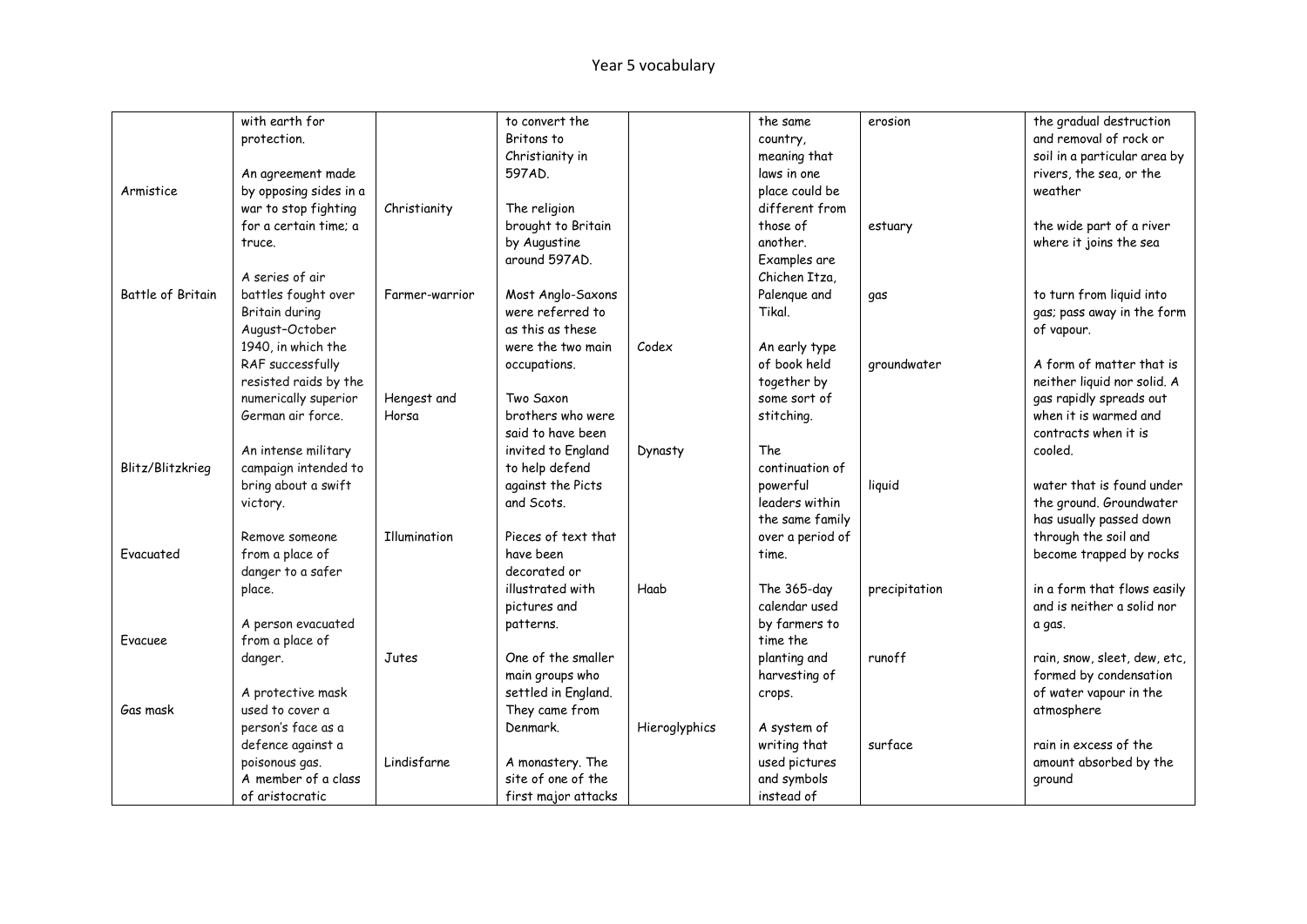| Junkers          | landholders,           |            | on Anglo-Saxon      |         | letters and     |               |                             |
|------------------|------------------------|------------|---------------------|---------|-----------------|---------------|-----------------------------|
|                  | especially in East     |            | England in 793AD    |         | numbers.        |               | the flat top part of        |
|                  | Prussia, strongly      |            | by the Vikings.     |         |                 | transpiration | something or the outside    |
|                  | devoted to militarism  |            |                     | Huipil  | The traditional |               | of it                       |
|                  | and authoritarianism.  |            | A piece of work     |         | blouse worn by  |               |                             |
|                  | from among whom        | Manuscript | that has been       |         | the women of    |               | a place where water flows   |
|                  | the German military    |            | hand-written        |         | Mayan cultures. | waterfall     | over the edge of a steep,   |
|                  | forces recruited a     |            | before the          |         |                 |               | high cliff in hills or      |
|                  | large number of its    |            | development of      | Jade    | A green stone   |               | mountains, and falls into a |
|                  | officers.              |            | printing.           |         | often used to   |               | pool below                  |
|                  |                        |            |                     |         | make jewellery  |               |                             |
|                  | A British four-        |            | A drink, like wine, |         | and other       |               | evaporation of water from   |
|                  | engined Second         | Mead       | but made with       |         | goods.          | water vapour  | a plant's leaves, stem, or  |
| Lancaster        | World War heavy        |            | honey instead of    |         |                 |               | flowers                     |
| Bomber           | bomber.                |            | grapes. This was    | Maize   | This was the    |               |                             |
|                  |                        |            | cleaner than water  |         | main crop (as   |               |                             |
|                  | An occupational        |            | but not as strong   |         | well as corn)   |               |                             |
|                  | surname of German      |            | as beer or wine     |         | grown by the    |               |                             |
| Messerschmitt    | origin which means     |            | today.              |         | Mayans and was  |               |                             |
|                  | cutler or knifeman.    |            |                     |         | used for        |               |                             |
|                  |                        |            | A person who works  |         | porridge, flat- |               |                             |
|                  | A movable air-raid     | Monk       | and lives in a      |         | breads,         |               |                             |
|                  | shelter, shaped like a |            | Christian church or |         | tortillas and   |               |                             |
| Morrison shelter | table and used         |            | monastery and       |         | even fermented  |               |                             |
|                  | indoors.               |            | serves God by       |         | to make beer.   |               |                             |
|                  |                        |            | writing, performing |         |                 |               |                             |
|                  | <b>British Prime</b>   |            | chores and          | Peasant | A class of      |               |                             |
|                  | Minister during the    |            | spreading the word  |         | people who had  |               |                             |
|                  | Second World War.      |            | of Christianity.    |         | little money or |               |                             |
| Neville          |                        |            |                     |         | possessions.    |               |                             |
| Chamberlain      | Information,           |            | These were used to  |         | They generally  |               |                             |
|                  | especially of a biased | Runes      | form the alphabets  |         | farmed or       |               |                             |
|                  | or misleading nature,  |            | of Germanic people. |         | worked on       |               |                             |
| Propaganda       | used to promote a      |            |                     |         | farms. They are |               |                             |
|                  | political cause or     |            | One of the main     |         | often thought   |               |                             |
|                  | point of view.         | Saxons     | groups who settled  |         | to be           |               |                             |
|                  |                        |            | in England. They    |         | unsophisticated |               |                             |
|                  | A fixed amount of a    |            | came from           |         | and uneducated. |               |                             |
|                  | commodity officially   |            | northern Germany.   |         |                 |               |                             |
|                  | allowed to each        |            |                     |         |                 |               |                             |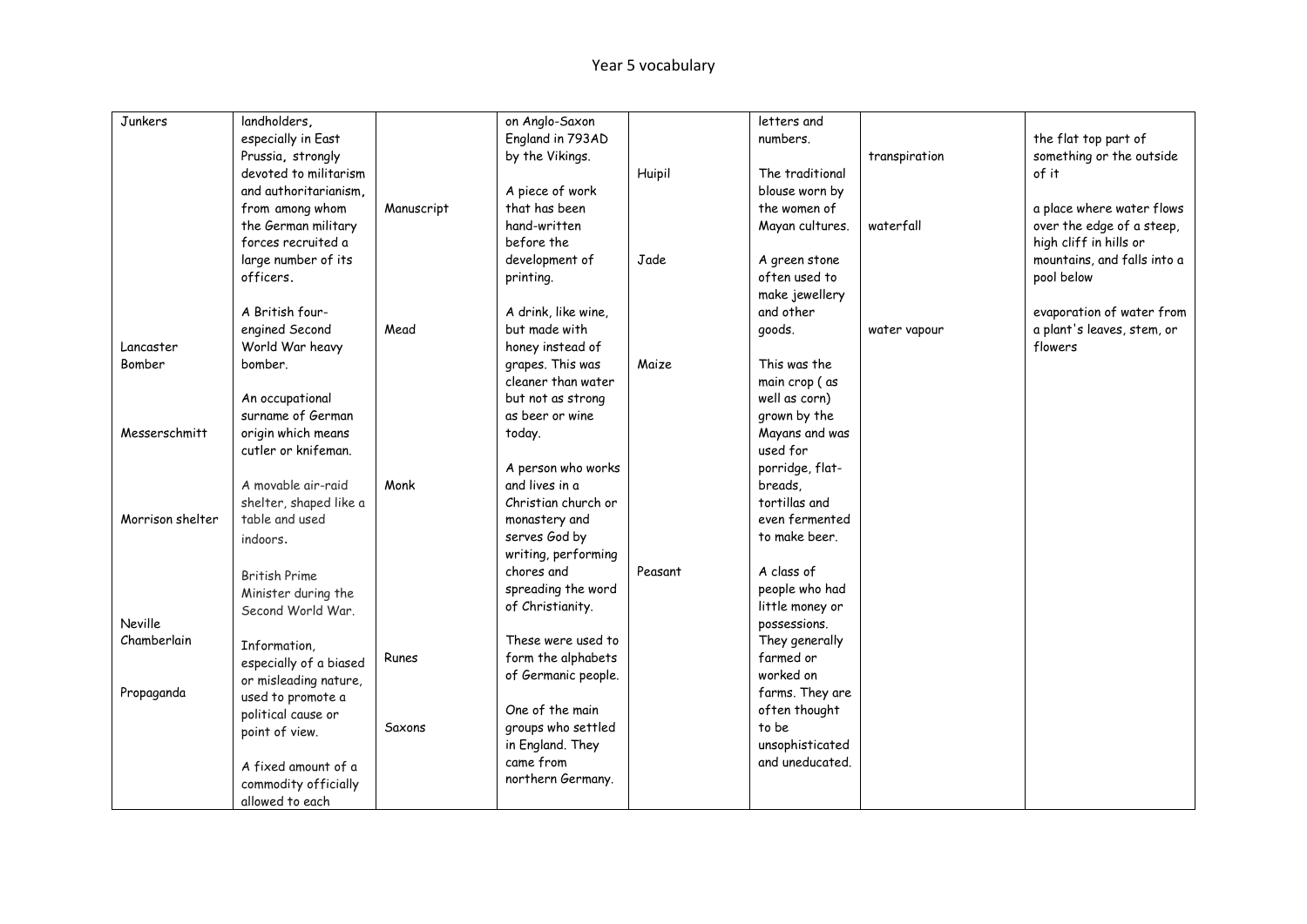| Rations        | person during a time |                 | An archaeological                   | Popol Vuh | The Mayan        |  |
|----------------|----------------------|-----------------|-------------------------------------|-----------|------------------|--|
|                | of shortage, as in   |                 | site in Suffolk,                    |           | book that        |  |
|                | wartime.             | Sutton-Hoo      | England where a                     |           | featured their   |  |
|                |                      |                 | ship-burial was                     |           | Creation story   |  |
|                | A book showing an    |                 | discovered along                    |           | about the hero   |  |
|                | individual's         |                 | with exquisite                      |           | twins.           |  |
|                | entitlement to       |                 | treasures from the                  |           |                  |  |
| Rationing book | certain rationed     |                 | 6 <sup>th</sup> and 7 <sup>th</sup> | Pyramid   | Mayan pyramids   |  |
|                | goods.               |                 | centuries including                 |           | were generally   |  |
|                |                      |                 | jewellery, tools and                |           | stepped and      |  |
|                |                      |                 | helmets.                            |           | had flat roofs.  |  |
|                |                      |                 |                                     |           | These could be   |  |
|                |                      |                 | Dried plant                         |           | used for special |  |
|                |                      |                 | material (like                      |           | ceremonies or    |  |
|                |                      | Thatch          | leaves or straw)                    |           | as landmarks     |  |
|                |                      |                 | that was used to                    |           | for navigation.  |  |
|                |                      |                 | make roofs.                         |           |                  |  |
|                |                      |                 |                                     | Sacrifice | To offer or      |  |
|                |                      |                 | A mixture of                        |           | give something   |  |
|                |                      |                 | wooden sticks and                   |           | up. Generally    |  |
|                |                      | Wattle-and-daub | strips that was                     |           | referred to in   |  |
|                |                      |                 | held together with                  |           | the context of   |  |
|                |                      |                 | sticky soil, clay,                  |           | religion, where  |  |
|                |                      |                 | sand, straw or                      |           | something is     |  |
|                |                      |                 | animal dung. This                   |           | given to please  |  |
|                |                      |                 | formed the basis                    |           | a God or         |  |
|                |                      |                 | for most walls on                   |           | Goddess.         |  |
|                |                      |                 | buildings.                          |           |                  |  |
|                |                      |                 |                                     | Scribe    | A person who is  |  |
|                |                      |                 | Under Anglo-Saxon                   |           | able to read     |  |
|                |                      |                 | law, this was money                 |           | and write. They  |  |
|                |                      | Weregeld        | paid to the family                  |           | were             |  |
|                |                      |                 | and the King for                    |           | considered       |  |
|                |                      |                 | committing crimes                   |           | fairly important |  |
|                |                      |                 | against someone                     |           | people in Mayan  |  |
|                |                      |                 | else's family                       |           | culture.         |  |
|                |                      |                 |                                     |           |                  |  |
|                |                      |                 |                                     | Stela     | A person who is  |  |
|                |                      |                 |                                     |           | able to read     |  |
|                |                      |                 |                                     |           | and write. They  |  |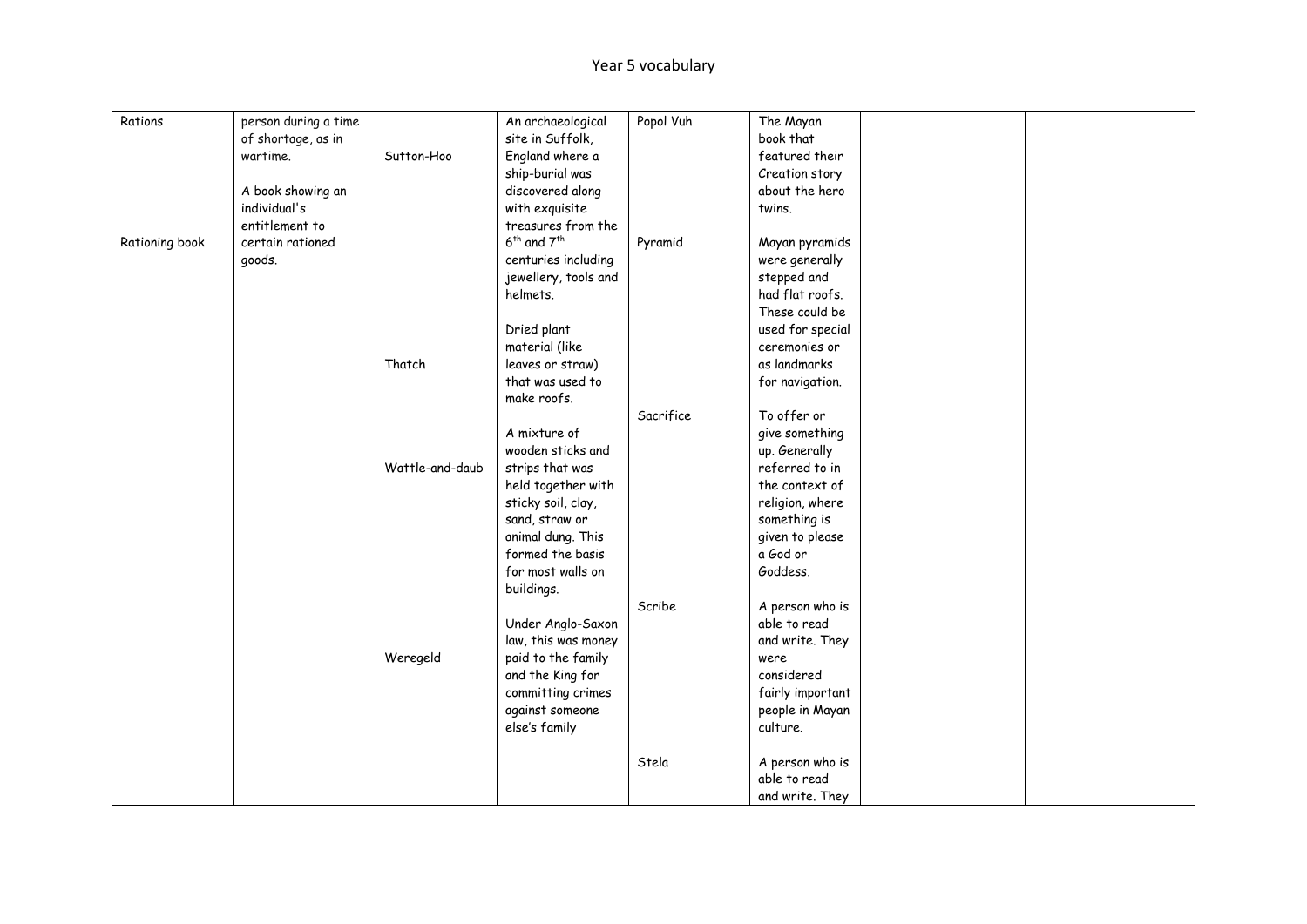|  |           | The home of the      |          | were             |  |
|--|-----------|----------------------|----------|------------------|--|
|  |           | Viking gods.         |          | considered       |  |
|  | Asgard    |                      |          | fairly important |  |
|  |           | A Scandinavian       |          | people in Mayan  |  |
|  |           | warrior who          |          | culture.         |  |
|  | Berserker | whipped themselves   |          |                  |  |
|  |           | into a frenzy for    | Terraced | Relating to the  |  |
|  |           | battle.              |          | farming          |  |
|  |           |                      |          | methods as the   |  |
|  |           | A type of armour     |          | hilly nature of  |  |
|  |           | used by some         |          | Mesoamerica      |  |
|  | Chainmail | Viking warriors.     |          | made farming     |  |
|  |           | This consisted of    |          | difficult at     |  |
|  |           | lots of little metal |          | times. Farmers   |  |
|  |           | rings all joined     |          | would separate   |  |
|  |           | together.            |          | their land into  |  |
|  |           |                      |          | flat sections to |  |
|  |           | The head of a tribe  |          | make it easier   |  |
|  |           | or clan.             |          | and to stop      |  |
|  | Chieftain |                      |          | rainwater from   |  |
|  |           | Money paid to the    |          | running down     |  |
|  |           | Vikings by the       |          | hills and        |  |
|  | Danegeld  | Anglo-Saxons to      |          | flooding the     |  |
|  |           | stop them from       |          | bottom.          |  |
|  |           | attacking.           |          |                  |  |
|  |           |                      | Tzolk'in | The Mayan        |  |
|  |           | An area of land      |          | religious        |  |
|  |           | that the Vikings     |          | calendar which   |  |
|  | Danelaw   | controlled in        |          | contained 260    |  |
|  |           | England by law.      |          | days instead of  |  |
|  |           | This was roughly     |          | 365.             |  |
|  |           | between London       |          |                  |  |
|  |           | and the river        |          |                  |  |
|  |           | Mersey.              |          |                  |  |
|  |           |                      |          |                  |  |
|  |           | A gathering where    |          |                  |  |
|  |           | lots of food and     |          |                  |  |
|  | Feast     | drink was            |          |                  |  |
|  |           | consumed. This       |          |                  |  |
|  |           | might include        |          |                  |  |
|  |           |                      |          |                  |  |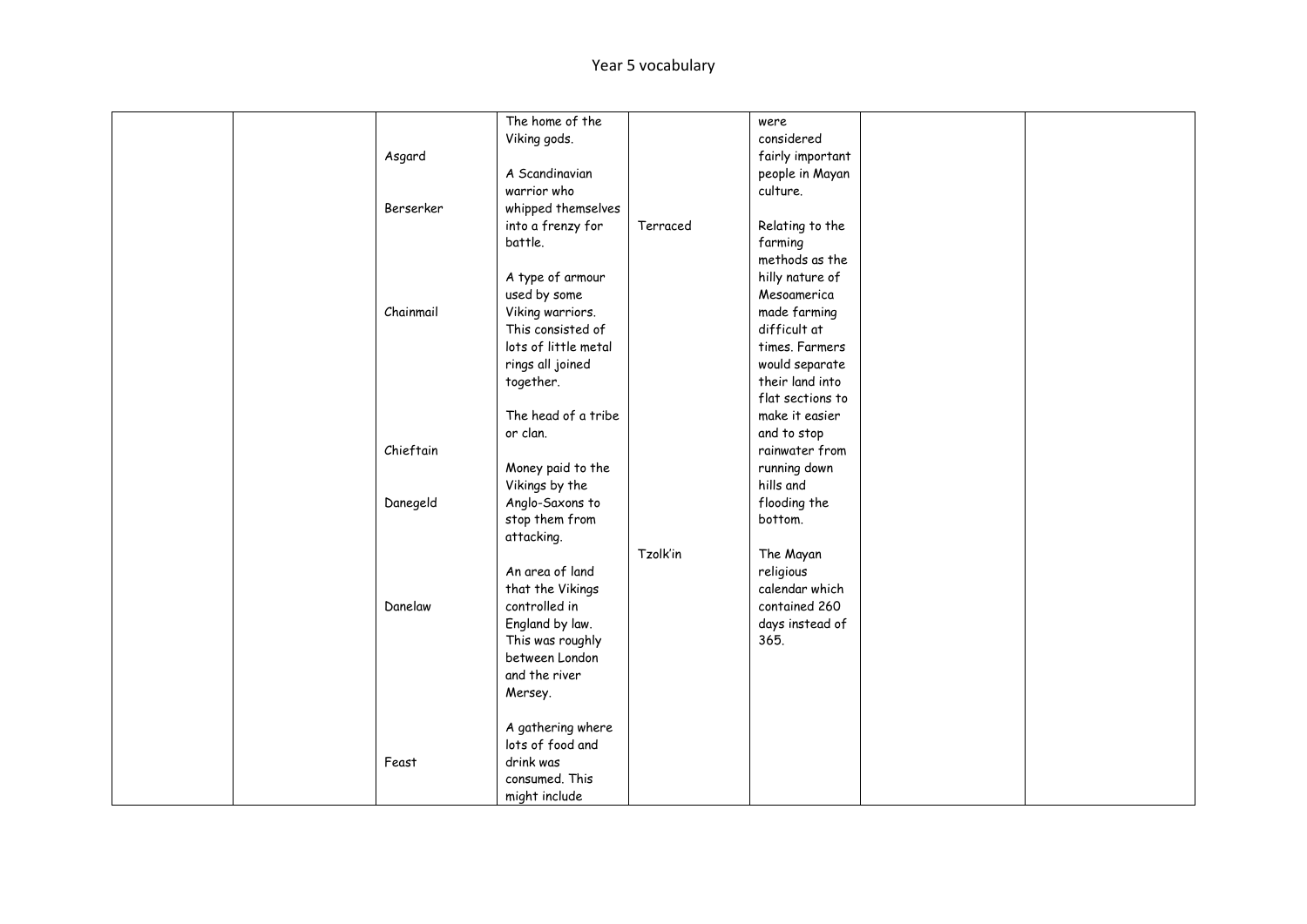|  |            | celebrations of      |  |  |
|--|------------|----------------------|--|--|
|  |            | marriage, a return   |  |  |
|  |            | from a raid or for a |  |  |
|  |            | religious festival.  |  |  |
|  |            |                      |  |  |
|  |            |                      |  |  |
|  |            | This was placed on   |  |  |
|  |            | the front and/or     |  |  |
|  | Figurehead | back of the          |  |  |
|  |            | longboats and could  |  |  |
|  |            | often be taken off.  |  |  |
|  |            |                      |  |  |
|  |            | A type of Viking     |  |  |
|  |            | ship that pioneered  |  |  |
|  | Longboat   | many of the design   |  |  |
|  |            | features still used  |  |  |
|  |            | today. Different     |  |  |
|  |            |                      |  |  |
|  |            | types could be used  |  |  |
|  |            | for fighting,        |  |  |
|  |            | trading or           |  |  |
|  |            | exploring.           |  |  |
|  |            |                      |  |  |
|  |            | A type of Viking     |  |  |
|  |            | building that        |  |  |
|  | Longhouse  | generally consisted  |  |  |
|  |            | of one room and      |  |  |
|  |            | was rectangular in   |  |  |
|  |            | shape. There was     |  |  |
|  |            | little furniture and |  |  |
|  |            | the roofs were       |  |  |
|  |            |                      |  |  |
|  |            | thatched. They       |  |  |
|  |            | were mostly made     |  |  |
|  |            | using wattle-and-    |  |  |
|  |            | daub (sticks, mud,   |  |  |
|  |            | clay and animal poo) |  |  |
|  |            | and would have an    |  |  |
|  |            | entire family living |  |  |
|  |            | in there.            |  |  |
|  |            |                      |  |  |
|  |            |                      |  |  |
|  |            |                      |  |  |
|  |            |                      |  |  |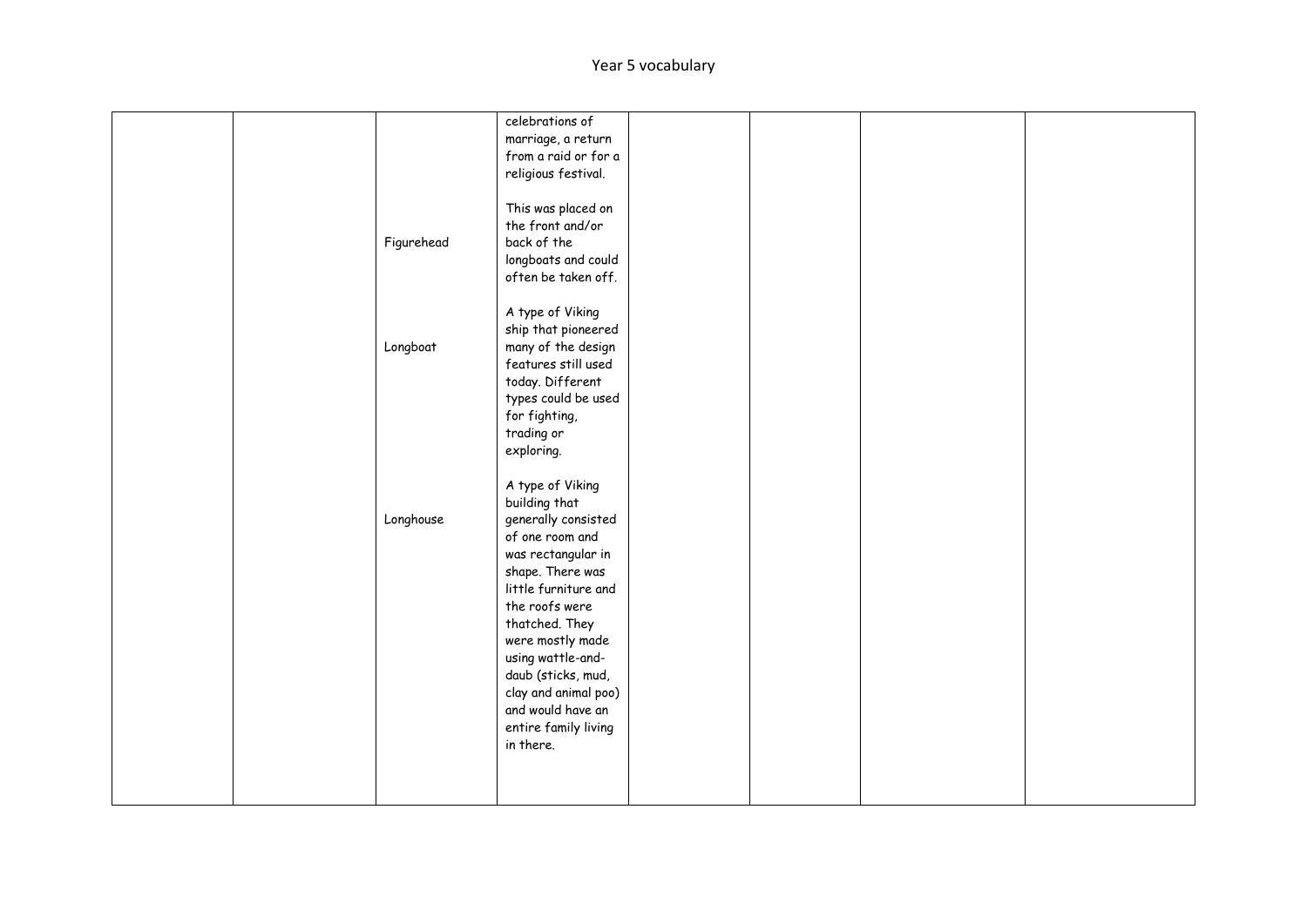|  | Pagan    | A religion that      |  |  |
|--|----------|----------------------|--|--|
|  |          | believes in many     |  |  |
|  |          | Gods or Goddesses,   |  |  |
|  |          | who may have         |  |  |
|  |          | control over         |  |  |
|  |          | different aspects.   |  |  |
|  |          |                      |  |  |
|  | Raid     | A sudden attack      |  |  |
|  |          | where precious       |  |  |
|  |          | items might be       |  |  |
|  |          |                      |  |  |
|  |          | stolen or destroyed  |  |  |
|  |          | or people killed.    |  |  |
|  |          |                      |  |  |
|  | Runes    | These were used to   |  |  |
|  |          | form the alphabets   |  |  |
|  |          | of Germanic people.  |  |  |
|  |          |                      |  |  |
|  | Thing    | An early justice     |  |  |
|  |          | and administration   |  |  |
|  |          | system where         |  |  |
|  |          | people would meet    |  |  |
|  |          | to set new laws,     |  |  |
|  |          | discuss politics and |  |  |
|  |          | settle disputes.     |  |  |
|  |          |                      |  |  |
|  | Trade    | Buying, selling or   |  |  |
|  |          | exchanging goods     |  |  |
|  |          | or services          |  |  |
|  |          | between two or       |  |  |
|  |          | more groups of       |  |  |
|  |          | people or countries. |  |  |
|  |          |                      |  |  |
|  | Valhalla | The Afterlife of     |  |  |
|  |          | the Vikings, where   |  |  |
|  |          | the dead could eat,  |  |  |
|  |          | drink and fight      |  |  |
|  |          | with the gods every  |  |  |
|  |          | day. Warriors had    |  |  |
|  |          | to die in battle or  |  |  |
|  |          | heroically to enter  |  |  |
|  |          |                      |  |  |